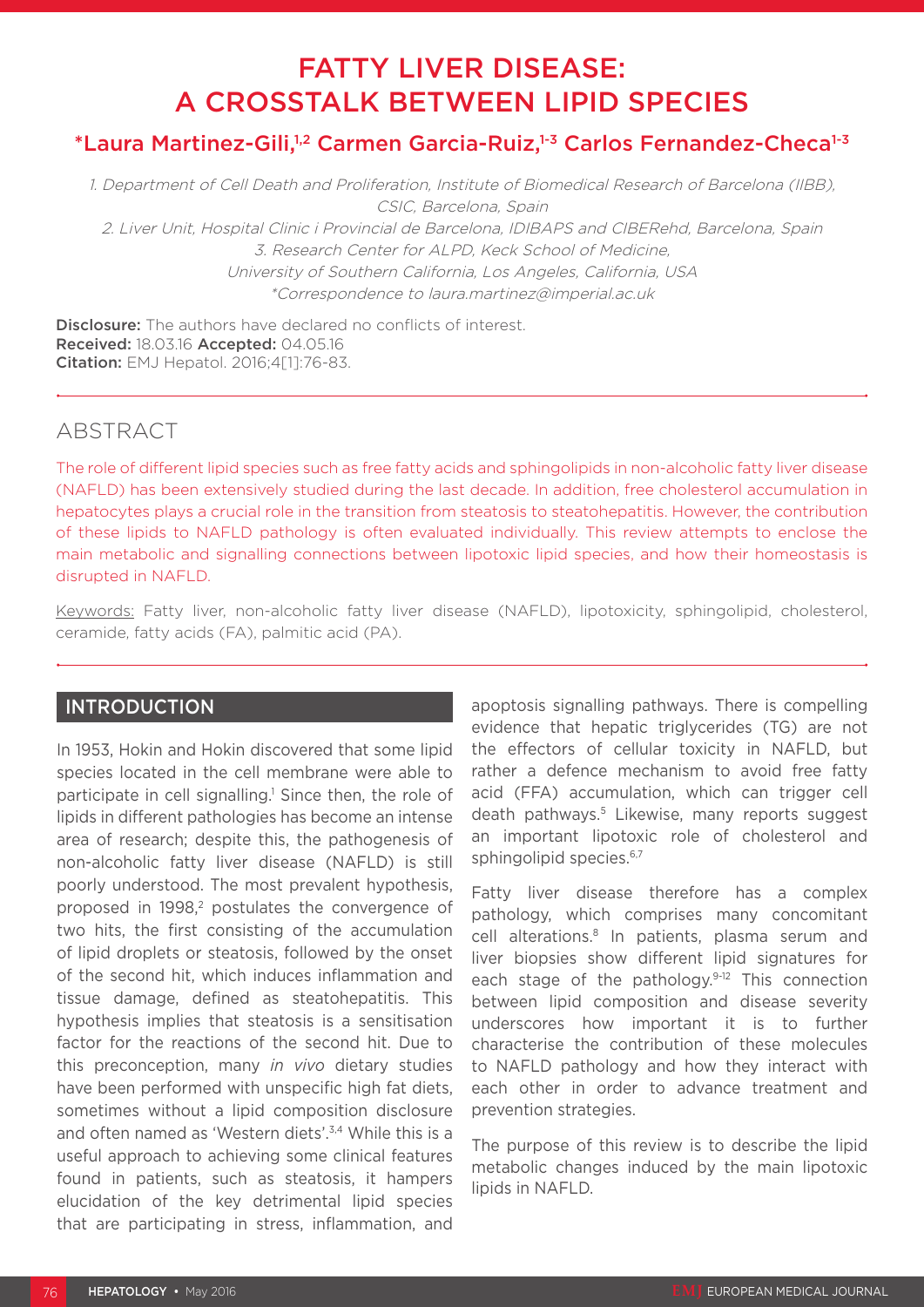# **FATTY ACIDS**

Fatty acids (FA) are carboxylic acids with a non-ramified aliphatic chain of different length. In mammals, FA usually contain up to 28 carbons in even numbers, but the most abundant length in biological tissues ranges from 14–20. In addition, the presence of one or more double bonds between carbons further increases the diversity of these molecules. Saturated FA (SFA), with no double bonds, account for 30–40% of the FA present in animal tissues, in order of abundance: palmitic acid (PA) (15–25%), stearic acid (10–20%), myristic acid (MA) (0.5-1%), and lauric acid (<0.5%).<sup>13</sup>

The role of medium-long-chain FA in NAFLD has been more extensively studied than shorter chain FA (<16 carbons), probably because of the faster catabolism of the latter and therefore lower evidence of toxic effects in the cell.<sup>14</sup> Nowadays, it has been demonstrated that FFA species can have opposite roles in NAFLD, particularly when it comes to comparing SFA with unsaturated ones. Buettner et al.15 observed that high fat diets with different fatty acid compositions triggered different outcomes: a high intake in polyunsaturated FA reduced expression of lipogenic genes regulated by sterol regulatory element-binding protein 1 (*SREBP-1c*) and increased peroxisome proliferator activated receptor (PPAR)-α-regulated lipolytic genes, whereas diets rich in SFA and monounsaturated FA induced hepatic steatosis. PA is the source of FA and ceramide synthesis in the endoplasmic reticulum (ER) of the cell and is also the most abundant FA in Western diets. However, an intracellular increase in non-esterified PA can be fatal, since this molecule induces mitochondrial dysfunction,16 lysosomal permeabilisation,17 ER stress, and autophagy alteration.<sup>18</sup> Similar lipotoxic effects have been observed with other SFA such as stearic acid.<sup>19,20</sup> On the other hand, many *in vitro* studies report that unsaturated fats like oleic acid could protect cells against PA lipotoxicity.<sup>21-23</sup>

The line between 'good' and 'bad' blurs when considering insulin resistance in the literature. Buettner et al.<sup>15</sup> found that an olive oil enriched diet led to insulin resistance in rats. Conversely, it has been shown that the polyunsaturated FA oleic acid, the main olive oil component, has the ability to induce PPAR- $\alpha$  thereby promoting FFA oxidation, safe storage into TG, and conferring protection against insulin resistance.<sup>24</sup> Of note, studies that report the participation of unsaturated fats in insulin resistance are often performed with lipid mixtures, $25$  making it difficult to exclude a possible intervention of other lipid species in the pathogenic mechanism.

## FATTY ACIDS AND SPHINGOLIPIDS

PA is the precursor of ceramide, the simplest sphingolipid, which belongs to a family of lipids present in biological membranes and segregated in particular domains, where they participate in different signalling events. Sphingolipid synthesis occurs in the ER and begins with the condensation of the amino acid L-serine with PA to form 3-ketosphinganine. This first reaction of the pathway is achieved by the enzyme serine palmitoyltransferase and is the limiting step. Afterwards, 3-ketosphinganine reductase reduces 3-ketosphinganine to sphinganine followed by action of dihydroceramide synthase, which adds a fatty acid to sphinganine to form dihydroceramide. The six dihydroceramide synthase isoforms described so far exhibit specificity towards different FA, giving rise to heterogeneous ceramide species.26 Finally, dihydroceramide desaturase (DES) creates a double trans 4,5 bond thereby converting dihydroceramide into ceramide. Interestingly, Beauchamp et al. $27$  found that DES can be modified by an irreversible lipidation in its N-terminal residue with MA through a process called myristoylation, which is carried out by the enzyme N-myristoyltransferase. Myristoylation increases the activity of DES implying that MA, a 14 carbon saturated FA present in mammalian milk, can potentiate the synthesis of ceramide. Once synthesised, ceramide traffics towards the Golgi apparatus, where it is modified to generate more complex sphingolipids: ceramide trafficking, by the ceramide transfer protein to the Golgi, is used for sphingomyelin synthesis by the enzyme sphingomyelin synthase through the addition of a phosphocholine or phosphoethanolamine group in the first carbon of ceramide with concomitant generation of diacylglycerol.28 Alternatively, ceramide can also travel to the Golgi apparatus by vesicular transport to be converted into glucosylceramide upon the addition of glucose by the enzyme glucosylceramide synthase. The addition of sialic acids to glucosylceramide generates complex sphingolipids and gangliosides. Besides the aforementioned *de novo* synthesis, ceramide can also be generated from acid (ASM) or neutral (NSM)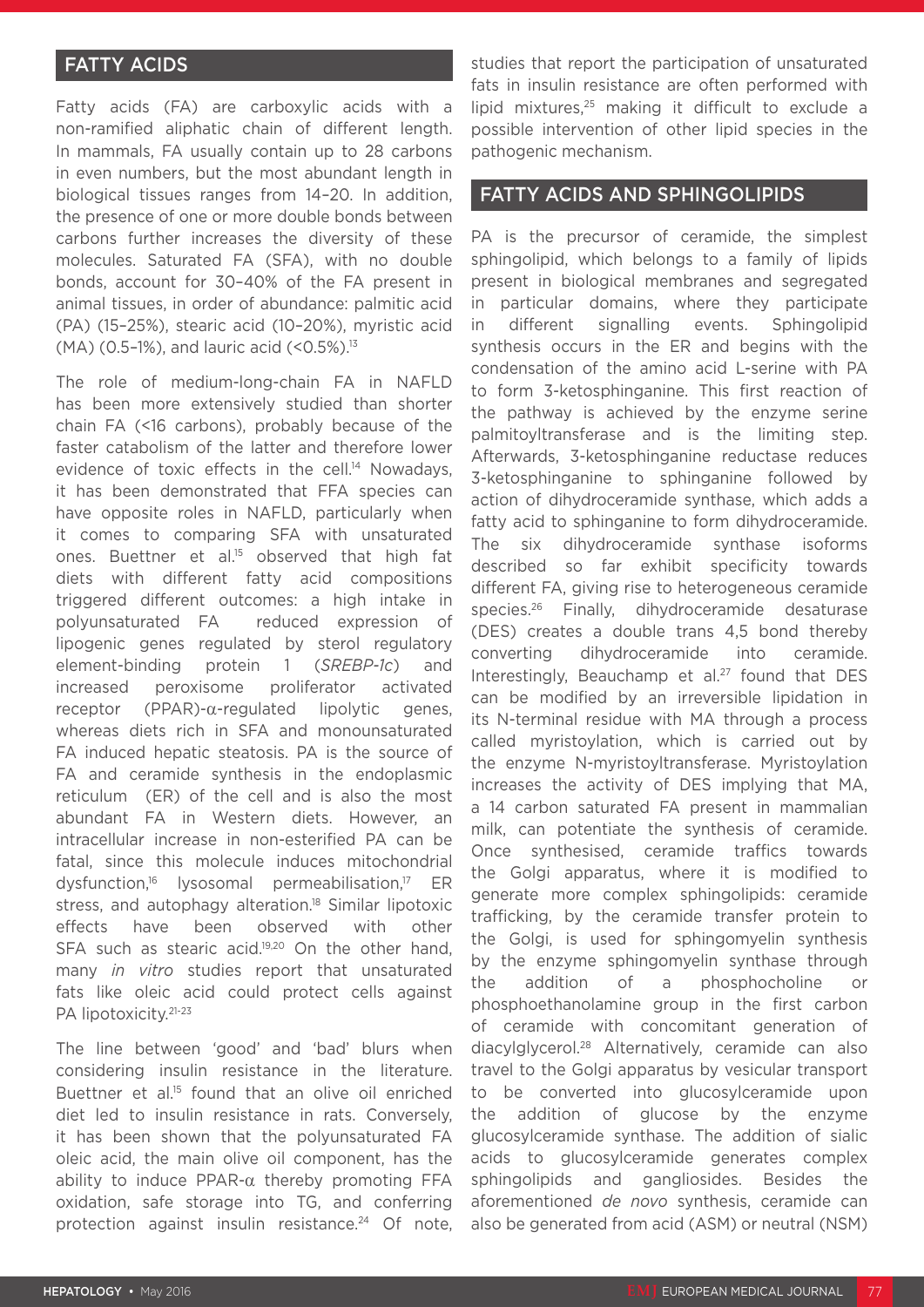sphingomyelinases and from the internalisation of membrane sphingolipids through endocytic pathways to the lysosomes, where they are hydrolysed by sphingomyelinases or glucosidases to produce ceramide, a process known as the salvage pathway. Many routes therefore converge into the generation of ceramide. Importantly, ceramide and other sphingolipid species are bioactive lipids that contribute to a myriad of cellular processes; the alteration of their metabolic homeostasis is a potential therapeutic target, based on modulating their levels towards a desired functional outcome.29

In a fatty liver scenario, the increase in PA due to its higher dietary intake and liver import fuels *de novo* ceramide synthesis. Moreover, PA and other SFA can act as toll-like receptor 4 agonists,<sup>30</sup> a signalling pathway shown to induce ceramide synthetic enzymes in macrophages, $31$  but whether this occurs in hepatocytes is still under debate. $32,33$ PA could also indirectly trigger ceramide synthesis through its lipotoxic effects. For example, reactive oxygen species or cytokines like tumour necrosis factor alpha (TNF-α) lead to a rapid accumulation of ceramide through ASM.34 This event is of particular relevance in lipid rafts, membrane microdomains with a high concentration of sphingolipids, cholesterol, and signalling molecules. The produced ceramide is capable of spontaneously self-aggregating and reorganising lipid rafts, thereby fusing them and creating large signalling platforms. Consequently, ceramide plays a crucial role in cellular signalling by clustering receptors together.<sup>35</sup>

Similarly to PA, ceramide accumulation triggers lipotoxic pathways like inflammation, ER stress, mitochondrial dysfunction and permeabilisation, autophagy alteration, and lysosomal cathepsin D activation, as reviewed in detail elsewhere.25,36-38 Some of these pathways can in turn induce ceramide and toxic derivatives like gangliosides, creating a vicious cycle. On the other hand, sphingosine-1-phosphate or ceramide-1-phosphate have been reported to be anti-apoptotic and mitogenic.29 Recently, an effort has been made to decipher the role of different ceramide species in cellular signalling. Ceramide C16:0 is toxic for macrophages $39$  but the contrary has been observed in human head and neck squamous cell carcinomas, where C16:0 was anti-apoptotic and C18:0 pro-apoptotic.40 Therefore, the role of ceramide species seems to be specific to each cell type and further investigation is required to characterise their cellular effects.

It is important to note that there is an overlap of the targeted organelles and lipotoxic outcomes reported with PA and its product ceramide in the literature. Since PA can be converted into ceramide or trigger ceramide synthesis by other means, particular care is suggested before attributing lipotoxic roles to PA. In this regard, we have recently determined that ER stress is aggravated by *de novo* synthesised ceramide after PA treatment in primary hepatocytes.<sup>41</sup> Importantly, we have also validated *in vivo* the potential toxic role of MA when ingested in combination with PA through a sustained ceramide production, causing serious disruption of lipid metabolism homeostasis, ER stress, inflammation, and steatohepatitis.

## FATTY ACIDS AND CHOLESTEROL

Cholesterol is a crucial sterol for animal cell membranes. The molecule intercalates between phospholipids, positioning the hydroxyl group near the polar and the steroid rings in the apolar zones. This interaction immobilises and packs the membrane, diminishing its fluidity and permeability, but at the same time protects the membrane against phase transition due to a higher distance between aliphatic chains. Besides its structural function, cholesterol is highly abundant in lipid rafts, where it participates in the formation of caveolae, and is the precursor of steroid hormones, biliary acids, and vitamin D.

Synthesis of cholesterol is regulated by its availability. The main negative feedback mechanism is the inhibition of the sterol regulatory element-binding protein 2 (SREBP-2), a transcription factor that activates cholesterol biosynthetic and uptake enzymes like 3-hydroxy-3-methylglutaryl-coenzyme A (HMG-CoA) reductase and low-density lipoproteins (LDL), respectively. Similarly, cholesterol can also directly bind to HMG-CoA reductase to induce its degradation by the proteasome.<sup>42</sup> A high dietary intake of cholesterol therefore reduces its endogenous synthesis. This regulation might be compromised in case of a concomitant increase of other lipid types, mainly TG, which provide a source of FA. FA β-oxidation would produce acetyl-CoA, required for the first step of *de novo* cholesterol synthesis through the mevalonate pathway. However, acetyl-CoA availability is controlled by the different subcellular localisation of these metabolic pathways, meaning that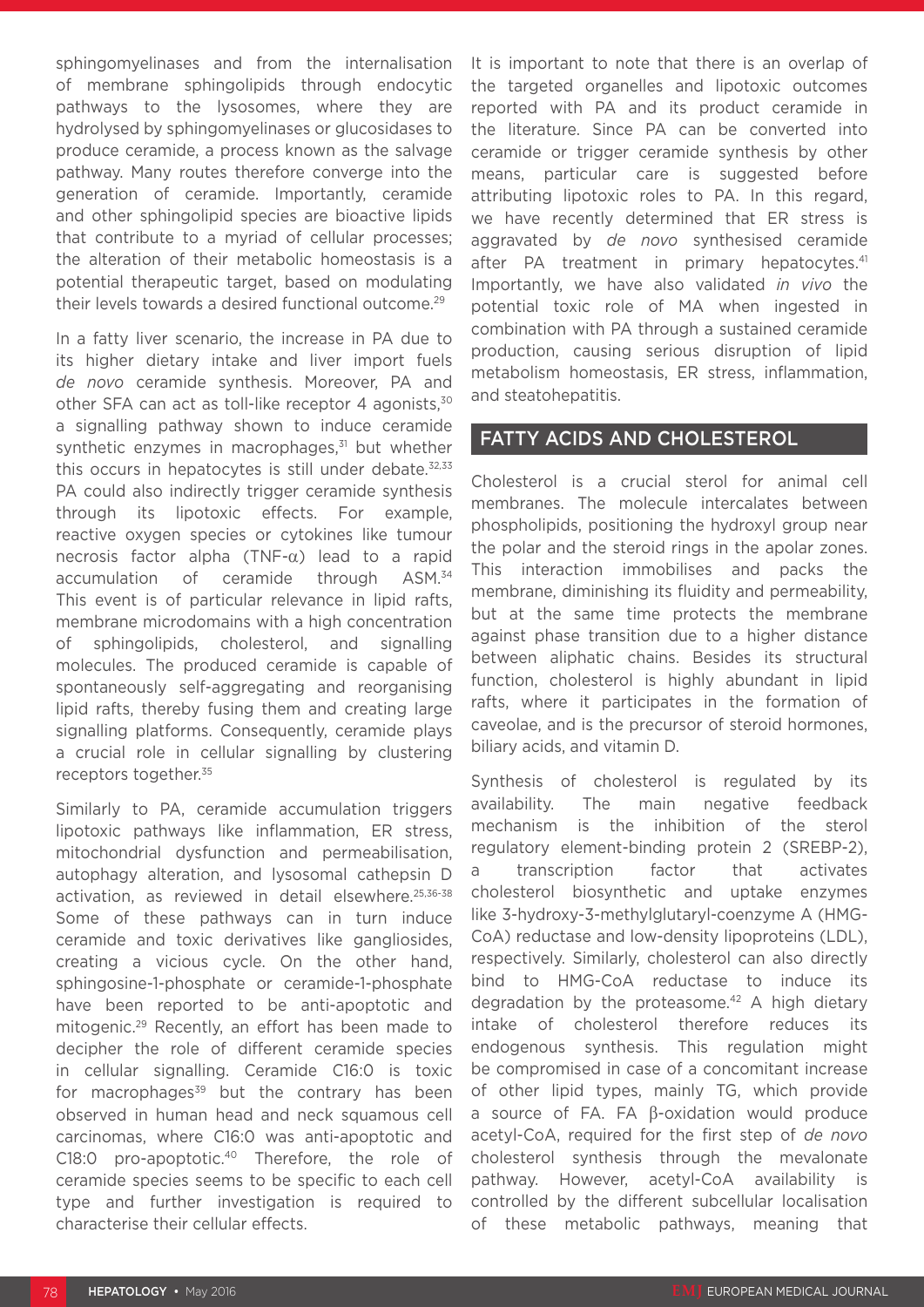previous export from the mitochondria to the cytosol, through the citrate transporter, is required.<sup>43</sup>

Cholesterol homeostasis can also be regulated by the nuclear receptors liver X receptor (LXR) and farnesoid X receptor (FXR). Oxysterols activate LXR, inducing the transcription of genes involved in cholesterol transport and clearance, thereby making it a potential therapeutic target for atherosclerosis.44 On the other hand, LXR activation also induces lipogenic transcription factors like SREBP-1c, meaning that cholesterol could indirectly influence steatosis. In the context of fatty liver disease, LXR inhibition instead of activation may therefore be more beneficial.<sup>45</sup>



#### Figure 1: Crosstalk between lipid species in fatty liver disease.

Lipotoxic lipid species are highlighted in red, dark arrows represent enzymatic reactions, green and red arrows refer to changes through stress or metabolic pathways.

MUFA: monounsaturated fatty acids; PUFA: polyunsaturated fatty acids; DAG: diacylgylcerol.



#### Figure 2: Pathways affecting lipid homeostasis in non-alcoholic fatty liver disease.

1) Ca2+ perturbation, ER membrane alteration; 2) TLR4; 3) Mitochondrial dysfunction.

Transcription factors are highlighted in green and enzymes in purple.

TLR4: Toll-like receptor 4; DGAT: Diglyceride acyltransferase; MUFA: monounsaturated fatty acids; PUFA: polyunsaturated fatty acids; ER: endoplasmic reticulum; ROS: reactive oxygen species; PPAR-α: peroxisome proliferator activated receptor alpha; SPT: serine palmitoyltransferase; SREBP: sterol regulatory element-binding protein; SMse: sphingomyelinase.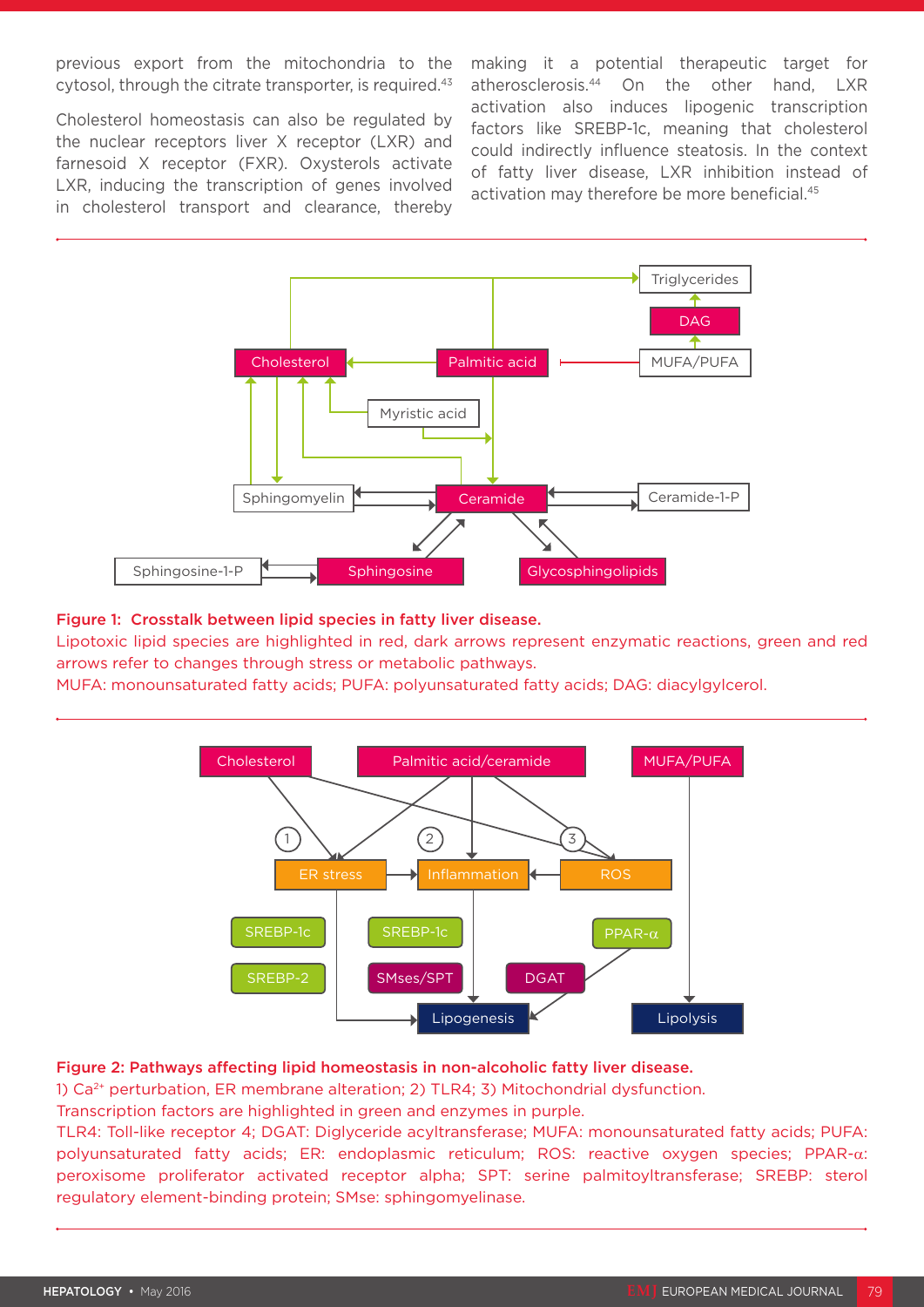Cholesterol catabolism into bile acids begins with its conversion to 7-α-hydroxycholesterol by cholesterol 7-α-monooxygenase (CYP7A1), the rate-limiting step of the pathway.46 Bile acids bind FXR, which represses CYP7A1, acting as a negative feedback loop. Besides its role in maintaining the balance between cholesterol and bile acids, FXR also induces lipolysis by activating PPAR- $\alpha$  and repressing SREBP-1c.<sup>47</sup> Accordingly, FXR deficiency in mice results in a hepatic and serum increase of cholesterol and TG.<sup>48</sup> which are NAFLD hallmarks. FXR activation by natural and synthetic agonists is thus currently regarded as one of the main therapeutic strategies for NAFLD.49 However, clinical studies show that treatment with FXR agonists has some undesired side effects such as pruritus or increased LDL cholesterol,50 so further research is required to develop FXR modulators with a higher specificity for lipolytic activity.

The increase in lipotoxic FFA, such as PA, in the fatty liver promotes ER stress, which has been shown to activate SREBP-2.<sup>51</sup> In relation to this, we have recently observed that mice that are fed diets with PA or PA plus MA have ER stress, higher HMG-CoA reductase gene expression, and hepatic cholesterol.41 Curiously, a high intake in MA, which is not regarded as lipotoxic per se, has been found to affect serum lipoproteins and hepatic cholesterol levels.52 The authors attributed this change to a negative correlation of MA with the scavenger receptor Class B Type I, a high density lipoprotein receptor, and cholesterol catabolic enzymes, but they did not analyse ER stress markers. Moreover, since the authors used a mixture of different fats, the participation of other lipid types in this outcome cannot be discarded.

Conversely, an increase in ER membrane cholesterol-loading can perturb the organelle calcium stores, thereby triggering ER stress and engaging in a vicious cycle.<sup>53</sup> The unfolded protein response induces lipogenic genes expression, enhancing the accumulation of FA, lipotoxicity, and synthesis of other lipotoxic lipids like ceramides. Our group has also reported that free cholesterol accumulation can affect other organelles like mitochondria, by depleting mitochondrial glutathione and sensitising hepatocytes to inflammatory cytokines<sup>54</sup> and lysosomes, by impairing mitophagy and the subsequent removal of damaged mitochondria.55

# CHOLESTEROL AND SPHINGOLIPIDS

The relationship between cholesterol and sphingolipids has been less directly addressed, but these two lipids seem to be tightly regulated. Cholesterol preferentially binds to sphingomyelin in lipid membranes and concomitant changes in their levels have been reported in several studies, as reviewed in detail by Ridgway<sup>56</sup> and briefly synthesised in the following lines. An obvious link between cholesterol and sphingomyelin is their presence and crucial role in lipid rafts, suggesting that a proper ratio is necessary for the functioning of these particular membrane regions. In fact, a sphingomyelin decrease in the plasma membrane by exogenous sphingomyelinase treatment downregulates SREBP-2, and induces cholesterol esterification and its retrograde transport towards the ER. However, it is unclear if the local ceramide formation by this sphingomyelin hydrolysis participates in the process. In contrast, a decrease in cholesterol may not mean a decrease in sphingomyelin. This might be due to the need for sphingomyelin to continue other important functions for the cell and to maintain the membrane structure.

An imbalance of these lipids is seen in a number of pathologies. Niemann–Pick diseases are inherited lysosomal storage disorders with severe metabolic and in some cases neurological consequences. Acid sphingomyelinase deficiency and resultant sphingomyelin accumulation in lysosomes is the cause of Niemann–Pick Type A and B, whereas Type C (NPC) is caused by NPC 1 or 2 protein deficiency, involved in cholesterol efflux from lysosomes. A hallmark of all Niemann–Pick variants is fatty liver disease, with accumulation of sphingomyelin, cholesterol, and other lipid types in lysosomal compartments and other cell locations.57,58 Due to the close relationship between cholesterol and sphingomyelin and because these pathologies share common traits, treatment of patients with sphingomyelinases could be an effective therapy regardless of their genetic defect. In fact, NPC patients also have a low ASM activity due to secondary sphingomyelin accumulation, and treatment with sphingomyelinases has proven effective against cholesterol loading in the lysosomes of NPC cells.59

Finally, and similarly to SFA, other sphingolipids like ceramide and gangliosides could induce ER stress,<sup>60</sup> thereby activating SREBP-2 and cholesterol synthesis, as we have recently observed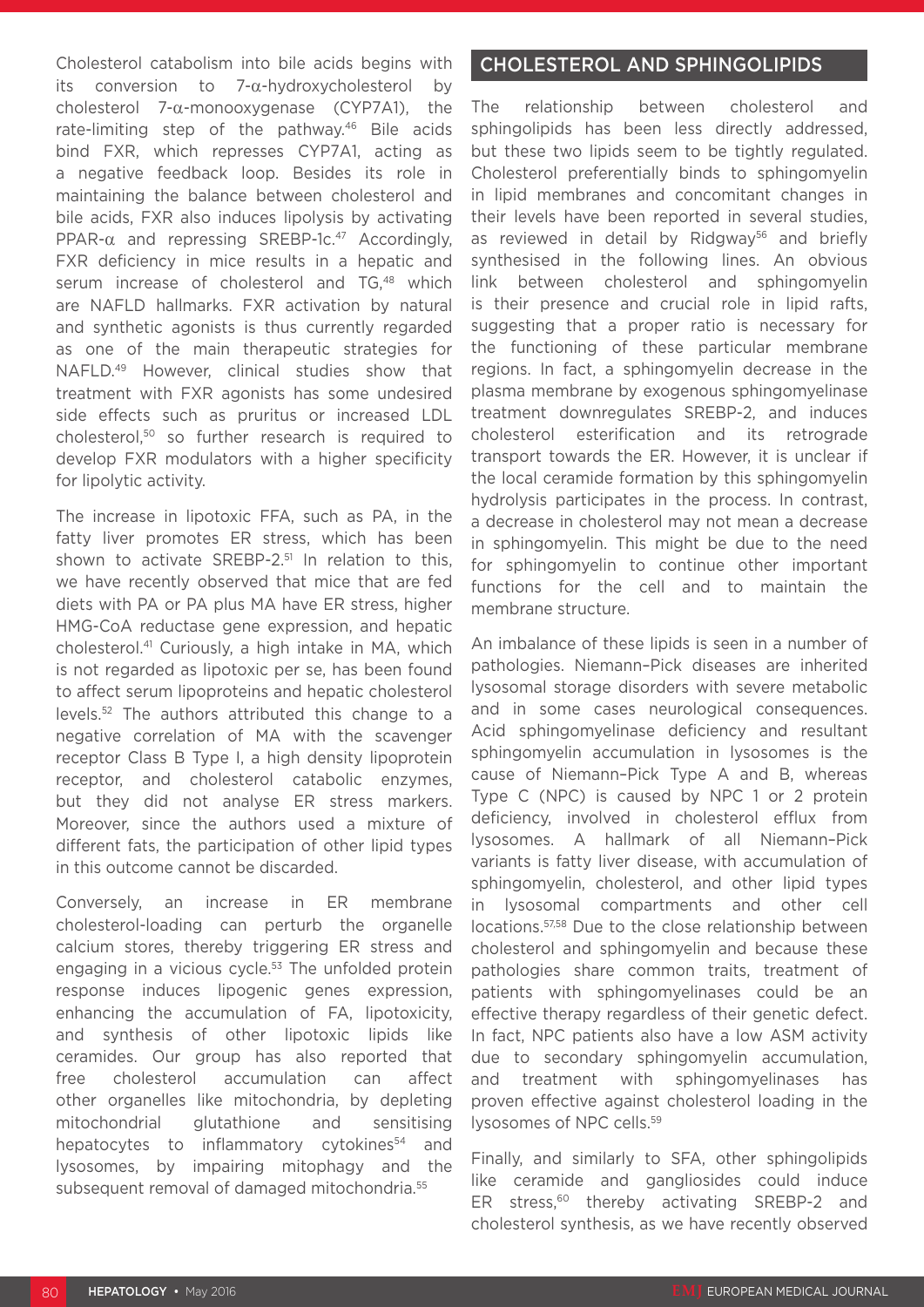*in vivo*. 41 Cholesterol levels can therefore be influenced by sphingolipids or vice versa and further research will be required to discern their respective lipotoxic roles in NAFLD.

# LIPID HOMEOSTASIS AND GENETIC POLYMORPHISMS

Comparative studies of candidate genes in NAFLD patients have found some polymorphisms associated with an altered lipid metabolism. For example, a single nucleotide polymorphism (SNP) in the microsomal triglyceride transfer protein (MTTP) was identified in its promoter region. $61$ MTTP is involved in very low density lipoprotein (VLDL) synthesis and export, but patients with the SNP variant are predisposed to liver and serum TG accumulation due to reduced MTTP protein expression. However, experimental design with larger cohorts might be required to confirm findings in comparative studies, since other works often do not report the same correlations.<sup>62</sup>

Genome-wide association studies have also identified different SNPs associated with NAFLD, as reviewed in detail by Anstee and Day.<sup>63</sup> Among them, the SNP rs738409 (Ile148Met) in the patatin-like phospholipase domain-containing 3 (*PNPLA3*) gene is currently the most strongly associated with TG accumulation and NAFLD biochemical markers. *PNPLA3* is a triacylglycerol lipase, but curiously the SNP presence is not only related to steatosis but also to steatohepatitis and fibrosis.<sup>64</sup> Further research is therefore

needed to fully elucidate the mechanisms by which this allelic variant promotes such pathogenic outcomes.

## **CONCLUSION**

Lipids play a crucial role in cell signalling pathways and metabolism. The study of individual lipid species is a powerful tool to look for possible therapeutic strategies, but it is also important to understand the way these molecules' metabolic and signalling pathways are interconnected. Figure 1 summarises how the main lipotoxic species can affect each other in the context of fatty liver and Figure 2 shows the main pathways that disrupt lipid homeostasis. NAFLD research has evolved towards a hunt for detrimental lipids. Considering the interconnectivity summarised in this review, *in vitro* and *in vivo* studies should systematically perform a detailed quantification of lipid species and metabolic gene expression, which should be regarded as necessary as assessing transaminases in serum. For that purpose, lipidomics have become crucial in identifying changes in a myriad of these molecules with high sensitivity,<sup>65</sup> thereby providing the basis to look for molecular pathogenic mechanisms.

Further work needs to be done to fully elucidate NAFLD complexity,<sup>66</sup> but it is clear that its inherent lipid accumulation translates into a lipid homeostasis dysregulation, with many lipid types being affected simultaneously and more importantly, many of them having specific biological functions.

### Acknowledgements

We thank Dr Marc Emmanuel Dumas for his advice. This work was supported by grants SAF-2011-23031, SAF-2012-34831, SAF2014-57674-R, and SAF2015-69944-R from Plan Nacional de I+D, Spain, PI11/0325 (META) grant from the Instituto Salud Carlos III, and by the support of CIBEREHD; the center grant P50-AA-11999 Research Center for Liver and 2014SGR785. We also acknowledge support from the AGAUR grant 2011BE100599.

#### **REFERENCES**

1. Hokin MR, Hokin LE. Enzyme secretion and the incorporation of P32 into phospholipids of pancreas slices. J Biol Chem. 1953;203(2):967-77.

2. Day CP, James OFW. Steatohepatitis: A tale of two 'hits'? Gastroenterology. 1998;114(4):842-5.

3. Cai D et al. Local and systemic insulin

resistance resulting from hepatic activation of IKK-beta and NF-kappaB. Nat Med. 2005;11(2):183-90.

4. Koonen DPY et al. Increased hepatic CD36 expression contributes to dyslipidemia associated with diet-induced obesity. Diabetes. 2007;56(12):2863-71.

5. Yamaguchi K et al. Inhibiting

triglyceride synthesis improves hepatic steatosis but exacerbates liver damage and fibrosis in obese mice with nonalcoholic steatohepatitis. Hepatology. 2007;45(6):1366-74.

6. Ginsberg HN. Is the slippery slope from steatosis to steatohepatitis paved with triglyceride or cholesterol? Cell Metab. 2006;4(3):179-81.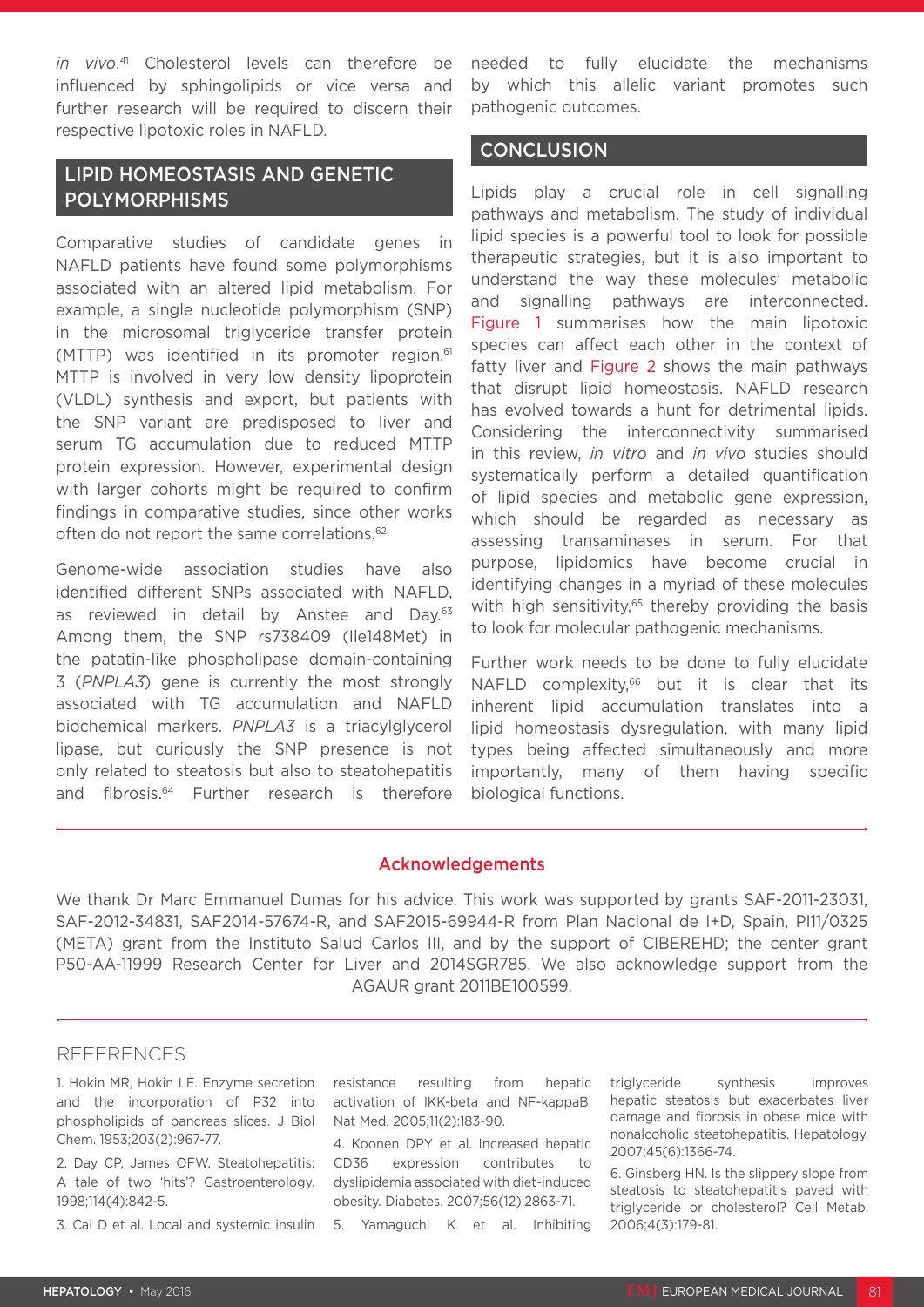7. Alkhouri N et al. Lipotoxicity in nonalcoholic fatty liver disease: not all lipids are created equal. Expert Rev Gastroenterol Hepatol. 2009;3(4):445-51.

8. Tilg H, Moschen AR. Evolution of inflammation in nonalcoholic fatty liver disease: The multiple parallel hits hypothesis. Hepatology. 2010;52(5): 1836-46.

9. Puri P et al. A lipidomic analysis of nonalcoholic fatty liver disease. Hepatology. 2007;46(4):1081-90.

10. Puri P et al. The plasma lipidomic signature of nonalcoholic steatohepatitis. Hepatology. 2009;50(6):1827-38.

11. Allard JP et al. Nutritional assessment and hepatic fatty acid composition in non-alcoholic fatty liver disease (NAFLD): a cross-sectional study. J Hepatol. 2008;48(2):300-7.

12. Araya J et al. Increase in long-chain polyunsaturated fatty acid n - 6/n - 3 ratio in relation to hepatic steatosis in patients with non-alcoholic fatty liver disease. Clin Sci (Lond). 2004;106(6):635-43.

13. Legrand P, Rioux V. The complex and important cellular and metabolic functions of saturated fatty acids. Lipids. 2010;45(10):941-6.

14. Rioux V et al. Myristic acid, unlike palmitic acid, is rapidly metabolized in cultured rat hepatocytes. J Nutr Biochem. 2000;11(4):198-207.

15. Buettner R et al. Defining high-fatdiet rat models: metabolic and molecular effects of different fat types. J Mol Endocrinol. 2006;36(3):485-501.

16. Luo Y et al. Cyclosporine A and palmitic acid treatment synergistically induce cytotoxicity in HepG2 cells. Toxicol Appl Pharmacol. 2012;261(2):172-80.

17. Klionsky DJ et al. Does bafilomycin A1 block the fusion of autophagosomes with lysosomes? Autophagy. 2008;4(7): 849-950.

18. González-Rodríguez A et al. Impaired autophagic flux is associated with increased endoplasmic reticulum stress during the development of NAFLD. Cell Death Dis. 2014;5:e1179.

19. Malhi H et al. Free fatty acids induce JNKdependent hepatocyte lipoapoptosis. J Biol Chem. 2006;281(17):12093-101.

20. Zhang Y et al. α-Linolenic acid prevents endoplasmic reticulum stressmediated apoptosis of stearic acid lipotoxicity on primary rat hepatocytes. Lipids Health Dis. 2011;10:81.

21. Ricchi M et al. Differential effect of oleic and palmitic acid on lipid accumulation and apoptosis in cultured hepatocytes. J Gastroenterol Hepatol. 2009;24(5): 830-40.

22. Mei S et al. Differential roles of unsaturated and saturated fatty acids on autophagy and apoptosis in hepatocytes.

J Pharmacol Exp Ther. 2011;339(2): 487-98.

23. Gao D et al. Oleate protects against palmitate-induced insulin resistance in L6 myotubes. Br J Nutr. 2009;102(11): 1557-63.

24. Coll T et al. Oleate reverses palmitate-induced insulin resistance and inflammation in skeletal muscle cells. J Biol Chem. 2008;283(17):11107-16.

25. Summers SA. Ceramides in insulin resistance and lipotoxicity. Prog Lipid Res. 2006;45(1):42-72.

26. Mullen TD et al. Ceramide synthases at the centre of sphingolipid metabolism and biology. Biochem J 2012;441(3): 789-802.

27. Beauchamp E et al. Myristic acid increases the activity of dihydroceramide<br>Delta4-desaturase 1 through its Delta4-desaturase 1 through its N-terminal myristoylation. Biochimie. 2007;89(12):1553-61.

28. Hanada K. Intracellular trafficking of ceramide by ceramide transfer protein. Proc Japan Acad Ser B Phys Biol Sci. 2010;86(4):426-37.

29. Hannun YA, Obeid LM. Principles of bioactive lipid signalling: lessons from sphingolipids. Nat Rev Mol Cell Biol. 2008;9(2):139-50.

30. Lee JY et al. Saturated fatty acids, but not unsaturated fatty acids, induce the expression of cyclooxygenase-2 mediated through Toll-like receptor 4. J Biol Chem. 2001;276:16683-9.

31. Dennis EA et al. A Mouse Macrophage Lipidome. J Biol Chem 2010;285(51):39976-85.

32. Holland W et al. Lipid-induced insulin resistance mediated by the proinflammatory receptor TLR4 requires saturated fatty acid–induced ceramide biosynthesis in mice. J Clin Invest. 2011;121(5):1858-70.

33. Galbo T et al. Saturated and unsaturated fat induce hepatic insulin resistance independently of TLR-4 signaling and ceramide synthesis in vivo. Proc Natl Acad Sci U S A. 2013;110(31):12780-5.

34. García-Ruiz C et al. Defective TNF-αmediated hepatocellular apoptosis and liver damage in acidic sphingomyelinase knockout mice. J Clin Invest. 2003;111(2): 197-208.

35. Zhang Y et al. Ceramide-enriched membrane domains—Structure and function. Biochim Biophys Acta. 2009; 1788(1):178-83.

36. Morales A, Fernandez-Checa JC. Pharmacological modulation of sphingolipids and role in disease and cancer cell biology. Mini Rev Med Chem. 2007;7(4):371-82.

37. Nikolova-Karakashian MN, Rozenova KA. [Ceramide in stress response]. Zhonghua Lao Dong Wei Sheng Zhi Ye Bing Za Zhi. 2010;28(6):460-3.

38. Pagadala M et al. Role of ceramides in nonalcoholic fatty liver disease. Trends Endocrinol Metab. 2012;23(8):365-71.

39. Aflaki E et al. C16 ceramide is crucial for triacylglycerol-induced apoptosis in macrophages. Cell Death Dis 2012;3:e280.

40. Senkal CE et al. Antiapoptotic roles of ceramide-synthase-6-generated C16 ceramide via selective regulation of the ATF6/CHOP arm of ER-stress-response pathways. FASEB J. 2010;24(1):296-308.

41. Martínez L et al. Myristic acid<br>potentiates palmitic acid-induced potentiates lipotoxicity and steatohepatitis associated with lipodystrophy by sustaning de novo ceramide synthesis. Oncotarget. 2015;6(39):41479-96.

42. Espenshade PJ, Hughes AL. Regulation of sterol synthesis in eukaryotes. Annu Rev Genet. 2007;41:401-27.

43. Gnoni GV et al. The mitochondrial citrate carrier: Metabolic role and regulation of its activity and expression. IUBMB Life. 2009;61(10):987-94.

44. Kalaany NY, Mangelsdorf DJ. LXRs and FXR: the yin and yang of cholesterol and fat metabolism. Annu Rev Physiol. 2006;68:159-91.

45. Rudraiah S et al. Nuclear Receptors as Therapeutic Targets in Liver Disease: Are We There Yet? Annu Rev Pharmacol Toxicol. 2016;56:605-26.

46. Khalid Q et al. Non-alcoholic fatty liver disease: The effect of bile acids and farnesoid X receptor agonists on pathophysiology and treatment. Liver Res Open J. 2015;1(2):32-40.

47. Modica S et al. Deciphering the nuclear bile acid receptor FXR paradigm. Nucl Recept Signal. 2010;8:e005.

48. Sinal CJ et al. Targeted disruption of the nuclear receptor FXR/BAR impairs bile acid and lipid homeostasis. Cell. 2000;102(6):731-44.

49. Cariou B, Staels B. FXR: a promising target for the metabolic syndrome? Trends Pharmacol Sci. 2007;28(5):  $236 - 43$ 

50. Neuschwander-Tetri BA et al. Farnesoid X nuclear receptor ligand obeticholic acid for non-cirrhotic, non-alcoholic steatohepatitis (FLINT): A multicentre, randomised, placebo-controlled trial. Lancet. 2015;385(9972):956-65.

51. Colgan SM et al. Endoplasmic reticulum stress causes the activation of sterol regulatory element binding protein-2. Int J Biochem Cell Biol. 2007;39(10):1843-51.

52. Loison C et al. Dietary myristic acid modifies the HDL-cholesterol concentration and liver scavenger receptor BI expression in the hamster. Br J Nutr. 2002;87(3):199-210.

53. Feng B et al. The endoplasmic reticulum is the site of cholesterol